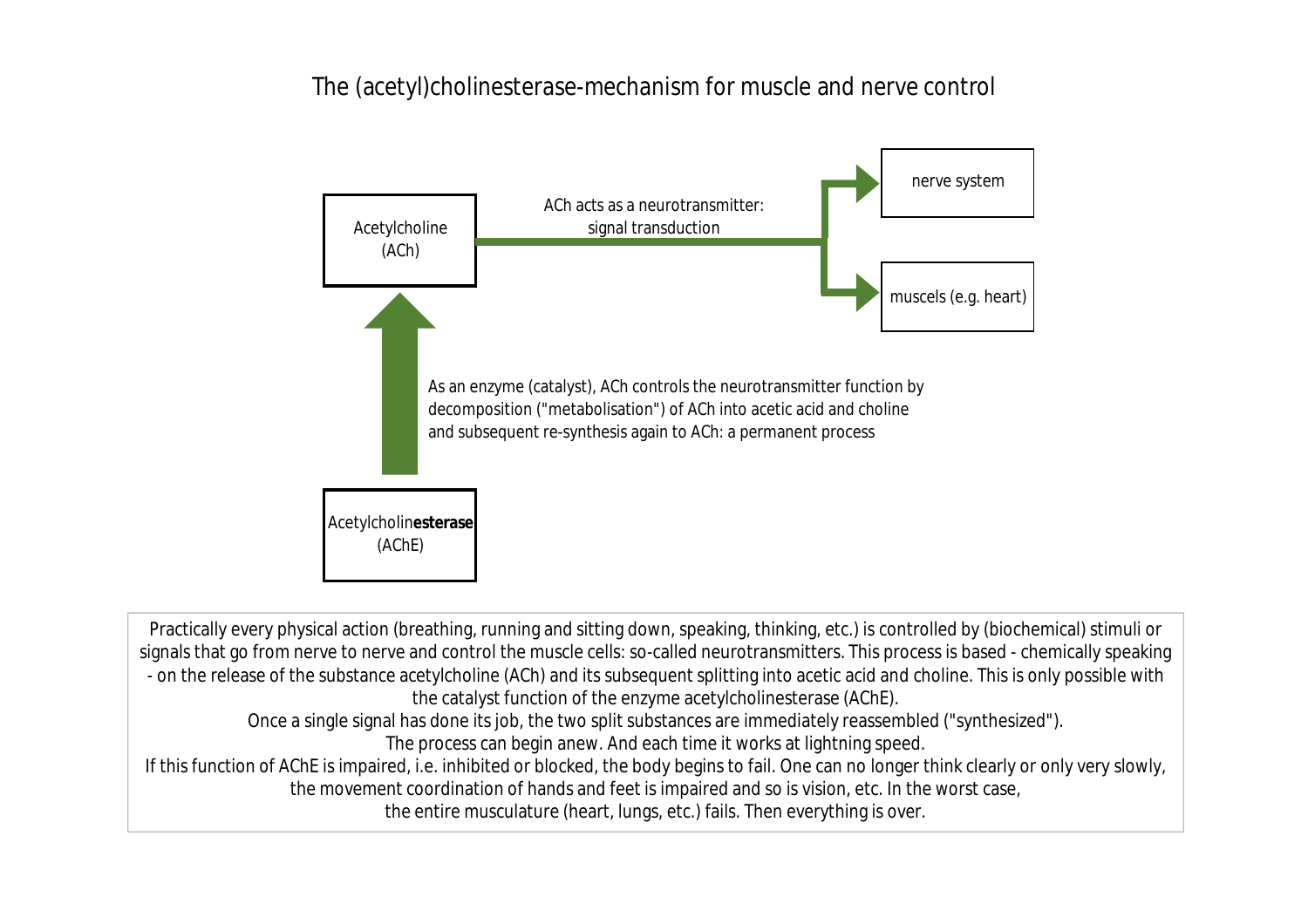

1) with irreversible consequences: e.g. Neostigmin

Potential inhibitors of the AChE process: **Generally and menschichen and menschlichen Chef** Achen organismus, and interversible AChE Phosphoric acid esters, such as  $|$  and  $\rho$  and  $\epsilon$  tensors  $\epsilon$  and  $\epsilon$  are  $\epsilon$  and  $\epsilon$  are  $\epsilon$  and  $\epsilon$  are  $\epsilon$  and  $\epsilon$  are  $\epsilon$  and  $\epsilon$  are  $\epsilon$  and  $\epsilon$  are  $\epsilon$  and  $\epsilon$  are  $\epsilon$  and  $\epsilon$  are  $\epsilon$  and  $\epsilon$  ar Organosphosphates and the community of the creative community (e.g. poisons) are hardly detectable. Parathion ("E 605") b) der größere Teil verbindet sich fest und ihme has passed. An inhibitor can only bel nerve poisons (e.g. Sarin, Novitchok) detected indirectly: on the basis of the reduced enzyme 2) with reversible consequences and activity in the impaired or damaged body cells activity in the impaired or damaged body cells inhibitors. They are irreversible when they bind firmly with the and body functions.